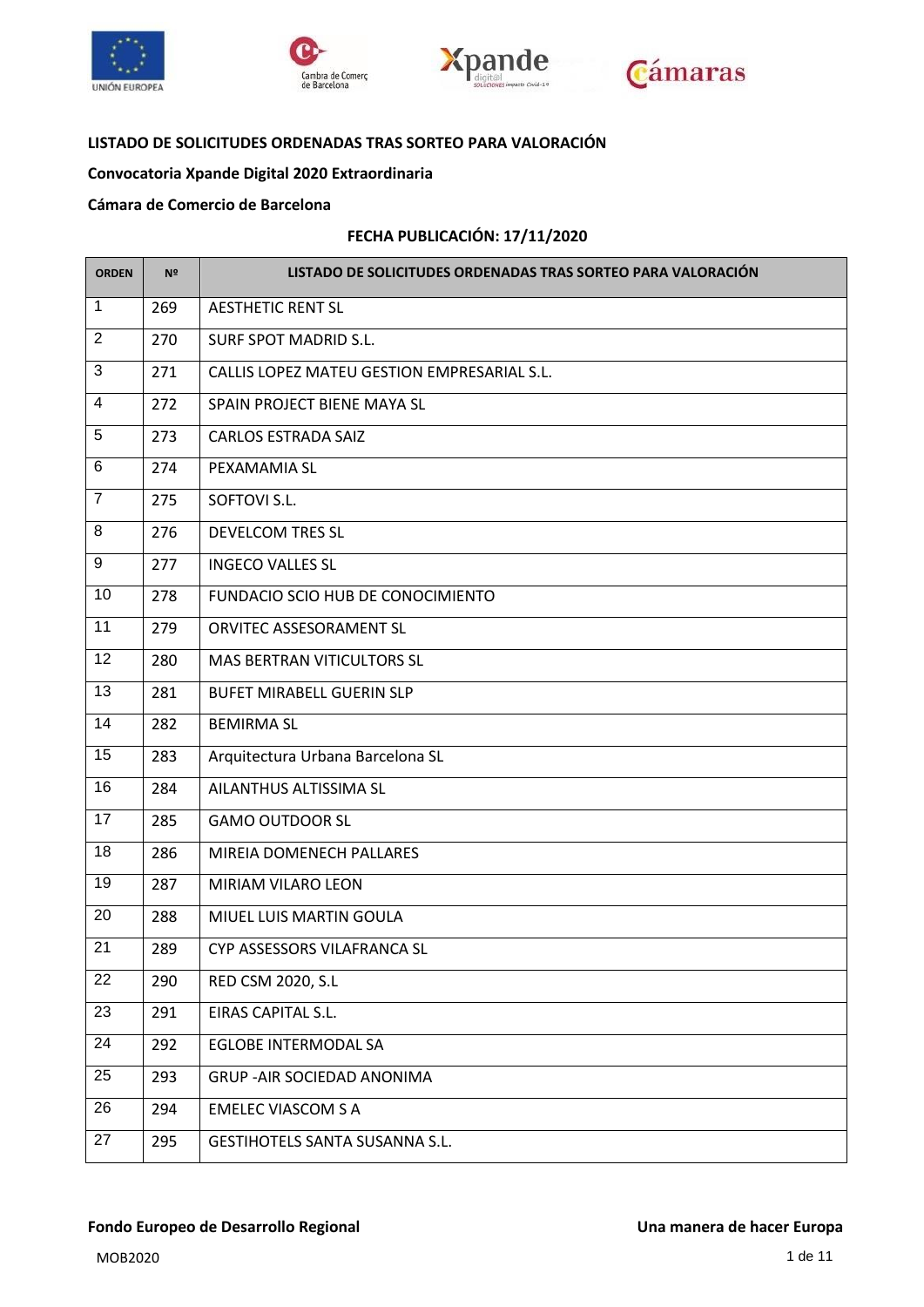







| <b>ORDEN</b>    | Nº  | LISTADO DE SOLICITUDES ORDENADAS TRAS SORTEO PARA VALORACIÓN |
|-----------------|-----|--------------------------------------------------------------|
| 28              | 296 | <b>LOFT STATION SL</b>                                       |
| 29              | 297 | CYP ASSESSORS MONTBLANC, S.L.                                |
| 30              | 298 | ARTEMIS-GYMKHANAS BARCELONA SL                               |
| $\overline{31}$ | 299 | BERT I GRI, SL                                               |
| 32              | 300 | ELECTRICIDAD VERDU S.A                                       |
| 33              | 301 | <b>J TRIAS SL</b>                                            |
| 34              | 302 | DIAGONAL MEDICAL ESTHETIC SL                                 |
| 35              | 303 | <b>FUMANYA SA</b>                                            |
| 36              | 304 | CASA SEUMA SL                                                |
| 37              | 305 | <b>BOAVIT NUTRITION SL</b>                                   |
| 38              | 306 | LIVE BARCELONA SL                                            |
| 39              | 307 | Market Avenue, S.L                                           |
| 40              | 308 | <b>CHELOR GRUPO NORISMA SL</b>                               |
| 41              | 309 | MERCAT IMMOBILIARI CATASTRAL S.L.                            |
| 42              | 310 | PEIXOS BOTELLO SL                                            |
| 43              | 311 | LUMA DIGITAL S.L.                                            |
| 44              | 312 | <b>EIX ESTELS SL</b>                                         |
| 45              | 313 | CONSUELO DIAZ JIMENEZ                                        |
| 46              | 314 | <b>CREATIVE HUB SL</b>                                       |
| 47              | 315 | LA PERA AL VINO S.L.                                         |
| 48              | 316 | <b>BLOOMINT DESIGN SL</b>                                    |
| 49              | 317 | <b>ESTUDI CONRAD SL</b>                                      |
| 50              | 318 | <b>GRAFIME DIGITAL SL</b>                                    |
| 51              | 319 | <b>ASTON TRADUCCIONES SL</b>                                 |
| 52              | 320 | ALEX PAGES GOMEZ                                             |
| 53              | 321 | <b>BMG PRIME GESTIO SL</b>                                   |
| 54              | 322 | <b>UBEDA I REVERTER SCP</b>                                  |
| 55              | 323 | MARIA AMENGUAL SASTRE                                        |
| 56              | 324 | SOLVASA SL                                                   |
| 57              | 325 | DREAM WALKING CLOSET S.L.                                    |
| 58              | 326 | OLIVIAS SELECCIONS SL                                        |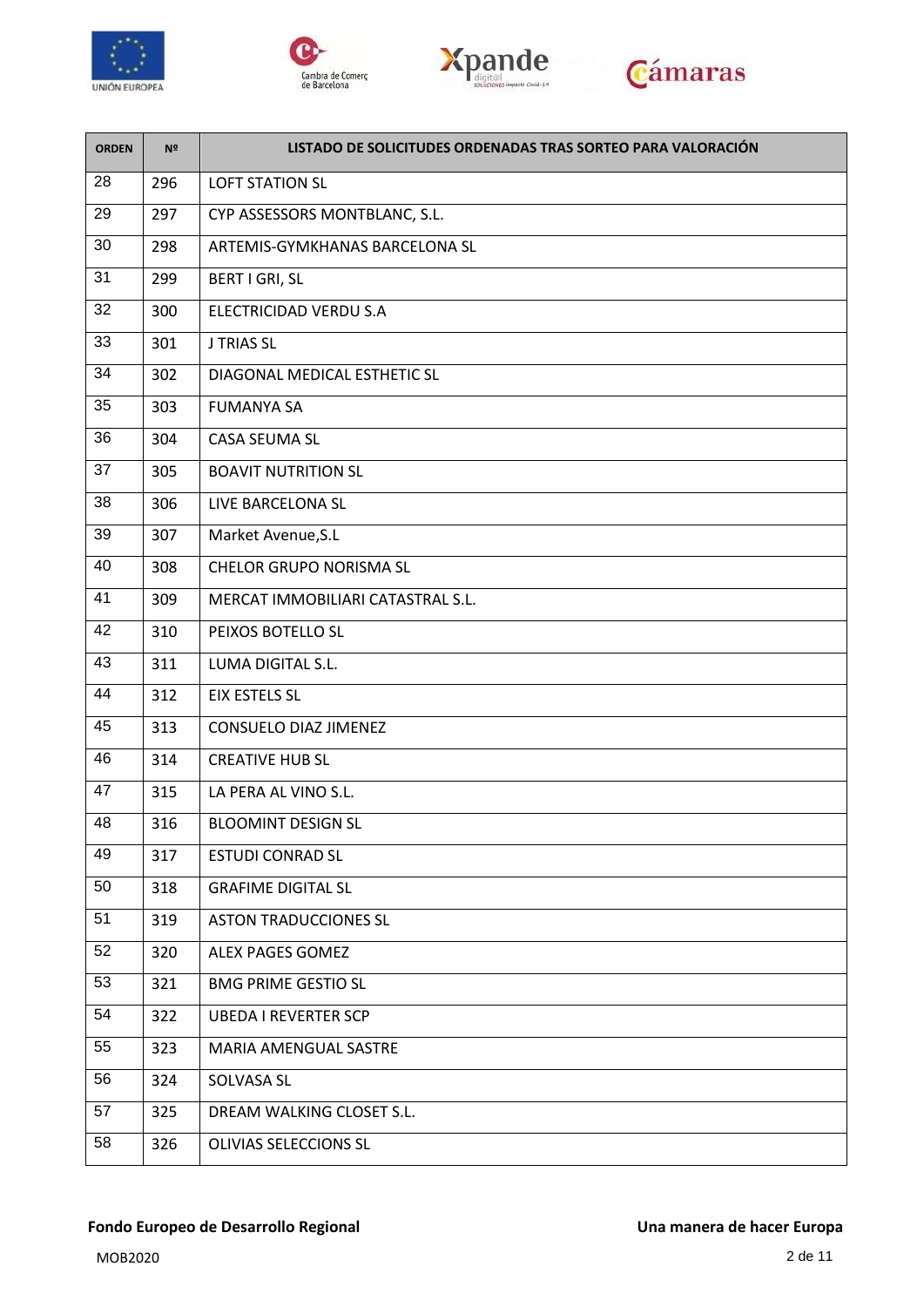







| <b>ORDEN</b> | Nº             | LISTADO DE SOLICITUDES ORDENADAS TRAS SORTEO PARA VALORACIÓN |
|--------------|----------------|--------------------------------------------------------------|
| 59           | 327            | <b>VIATGES PERLA TOURS SL</b>                                |
| 60           | 328            | <b>MAITE FELICES PEREZ</b>                                   |
| 61           | 329            | <b>INSTINTO VIAJERO S.C.P</b>                                |
| 62           | 330            | LAIA MARTI ALOMA                                             |
| 63           | 331            | AlgoBueno Studio S.L.                                        |
| 64           | 332            | NUEVEPIES BARCELONA SL                                       |
| 65           | 333            | <b>INVERSIONES TURISTICAS CANALAN SL</b>                     |
| 66           | 334            | <b>INNOLAPPS SL</b>                                          |
| 67           | 335            | <b>NEWAYTOSTAY SL</b>                                        |
| 68           | 336            | USABGAMMA, SL                                                |
| 69           | 337            | <b>BARCONS I HENRY SL</b>                                    |
| 70           | 338            | <b>MASBELL PROJECTES SL</b>                                  |
| 71           | 339            | JUAN ENRIQUE BENAVENT BENAVENT                               |
| 72           | 340            | <b>GESTI HOTEL MARESME SL</b>                                |
| 73           | 341            | LOPEZ & ANIVARRO CONSULTING SL                               |
| 74           | 342            | ESTETHIC DENTAL VILA S.L.P.                                  |
| 75           | 343            | JORDI PORTILLO LACAVE                                        |
| 76           | 344            | MIQUEL ANTONIO BONET                                         |
| 77           | 345            | <b>EUQUALITY NETWORKS SL</b>                                 |
| 78           | 346            | <b>FARMACIOLA SL</b>                                         |
| 79           | 347            | RAUL SANTOS MORALES                                          |
| 80           | 348            | MANEL BARBERA PRODUCCIONES CINEMATOGRAFICAS SL               |
| 81           | 349            | <b>CAVES PARES BALTA SL</b>                                  |
| 82           | $\mathbf{1}$   | THINKING FORWARD XXI SL                                      |
| 83           | $\overline{2}$ | <b>SEARCH PLATFORM SL</b>                                    |
| 84           | 3              | FORMEX MAQUINARIA SA                                         |
| 85           | $\overline{4}$ | <b>ITEMSA PRODUCTIVIDAD SL</b>                               |
| 86           | 5              | ALEPH COMUNICACION MAS MKT DE PERSONAS SL                    |
| 87           | 6              | <b>BRIDEPALLA SL</b>                                         |
| 88           | $\overline{7}$ | <b>HEIKO VOIGTS</b>                                          |
| 89           | 8              | MARTEEN SPORTS WORLD SL                                      |
| 90           | 9              | DUNA EUR 2014 SL                                             |
| 91           | 10             | <b>METALIC SA</b>                                            |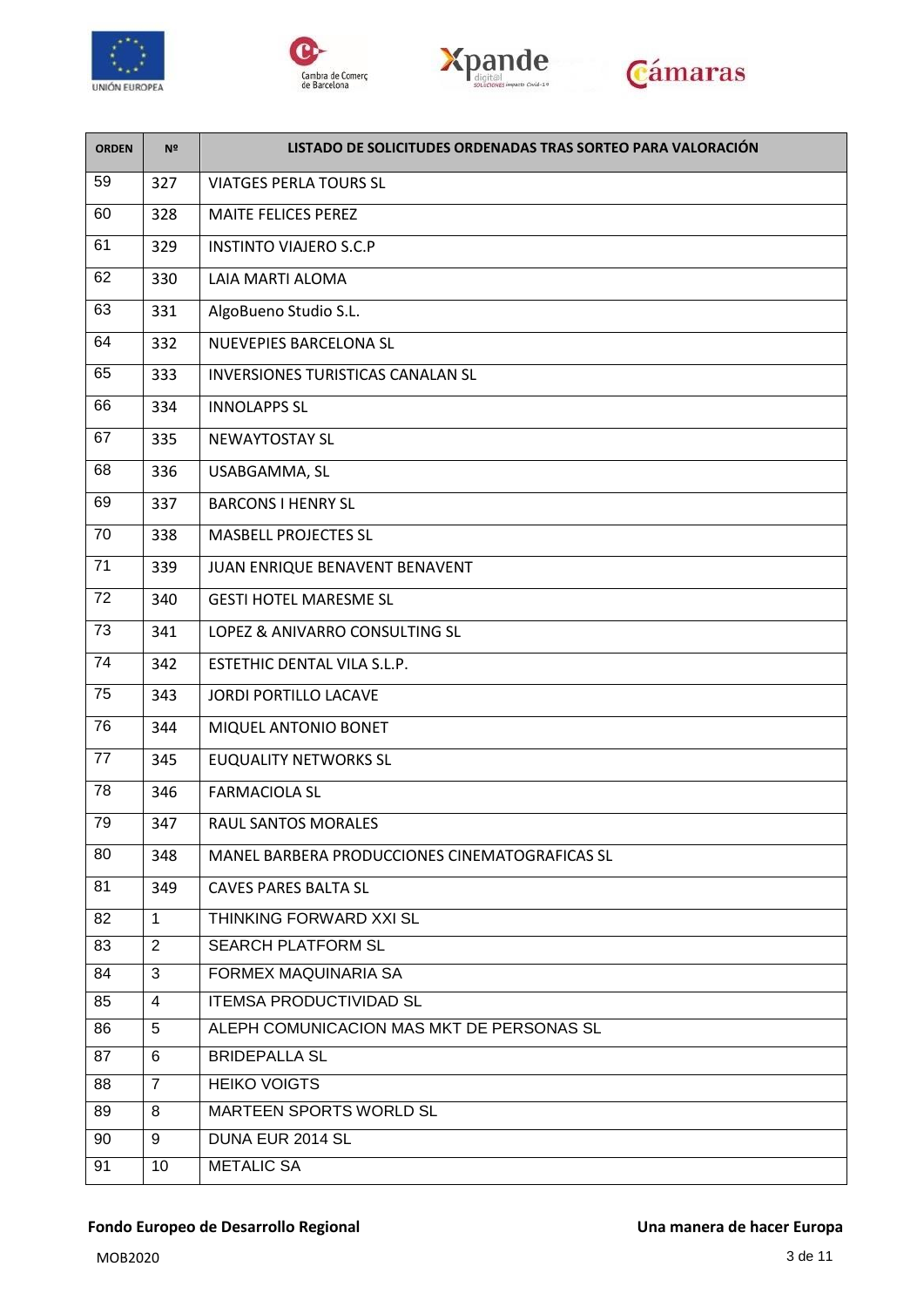







| <b>ORDEN</b> | Nº | LISTADO DE SOLICITUDES ORDENADAS TRAS SORTEO PARA VALORACIÓN |
|--------------|----|--------------------------------------------------------------|
| 92           | 11 | <b>THOMAS THIBAULT VIEL</b>                                  |
| 93           | 12 | RAUL RODRIGUEZ SANCHEZ                                       |
| 94           | 13 | <b>NONABCN BELTS SL</b>                                      |
| 95           | 14 | ASSESSORIA MIQUEL PINO, S.L.                                 |
| 96           | 15 | AIR JET SA                                                   |
| 97           | 16 | <b>MALECKI AND LEVY SL</b>                                   |
| 98           | 17 | <b>NELIO SOFTWARE SL</b>                                     |
| 99           | 18 | <b>LEKTULOS SL</b>                                           |
| 100          | 19 | <b>CLOUD HOSPITALITY SERVICES SL</b>                         |
| 101          | 20 | <b>NAVIA LEVEL SL</b>                                        |
| 102          | 21 | <b>BITSYBAGS S.L.</b>                                        |
| 103          | 22 | WINERIES EXPERIENCES AND EVENTS S.L.                         |
| 104          | 23 | Amine El Azizi Anrhourrache                                  |
| 105          | 24 | <b>TANDEM PROJECTS SL</b>                                    |
| 106          | 25 | <b>PROGRESMAMI SL</b>                                        |
| 107          | 26 | <b>TECNICAL ANOIA SA</b>                                     |
| 108          | 27 | MARIA BEGOÑA BLANCO MARTINEZ                                 |
| 109          | 28 | <b>COFFEE IS INCAPTO S.L.</b>                                |
| 110          | 29 | PYT TRAVEL DESIGN SL                                         |
| 111          | 30 | ANIMA ORGANICA SL                                            |
| 112          | 31 | <b>MOMENTUM IOW SL</b>                                       |
| 113          | 32 | QUIMERA SERVICIOS PROFESIONALES SL                           |
| 114          | 33 | <b>ESSEN IBERICA PRODUCTOS S.L.</b>                          |
| 115          | 34 | <b>ACTIVE WALLS SL</b>                                       |
| 116          | 35 | DC FINE CHEMICALS SPAIN SL                                   |
| 117          | 36 | <b>CHORDATA TECH SL</b>                                      |
| 118          | 37 | FELIPE DE LA CRUZ GONZALEZ                                   |
| 119          | 38 | <b>JULIA FERRER SOLER</b>                                    |
| 120          | 39 | SOCIEDAD GESTORA EN HOSTELERIA E INMUEBLES S.L.              |
| 121          | 40 | LOURDES REIXACH CASTANY                                      |
| 122          | 41 | RAMBLA ALTA SOCIEDAD LIMITADA                                |
| 123          | 42 | CONSULTORIA I TECNOLOGIA MC ASSOCIATS S.L.                   |
| 124          | 43 | <b>TOURMALET 2015 SLU</b>                                    |
| 125          | 44 | SHOULDERPOD SL                                               |
| 126          | 45 | NINASTUDIO SL                                                |
| 127          | 46 | DAC SERVICIOS ADMINISTRACION SL                              |
| 128          | 47 | <b>CUINA BARCELONA SL</b>                                    |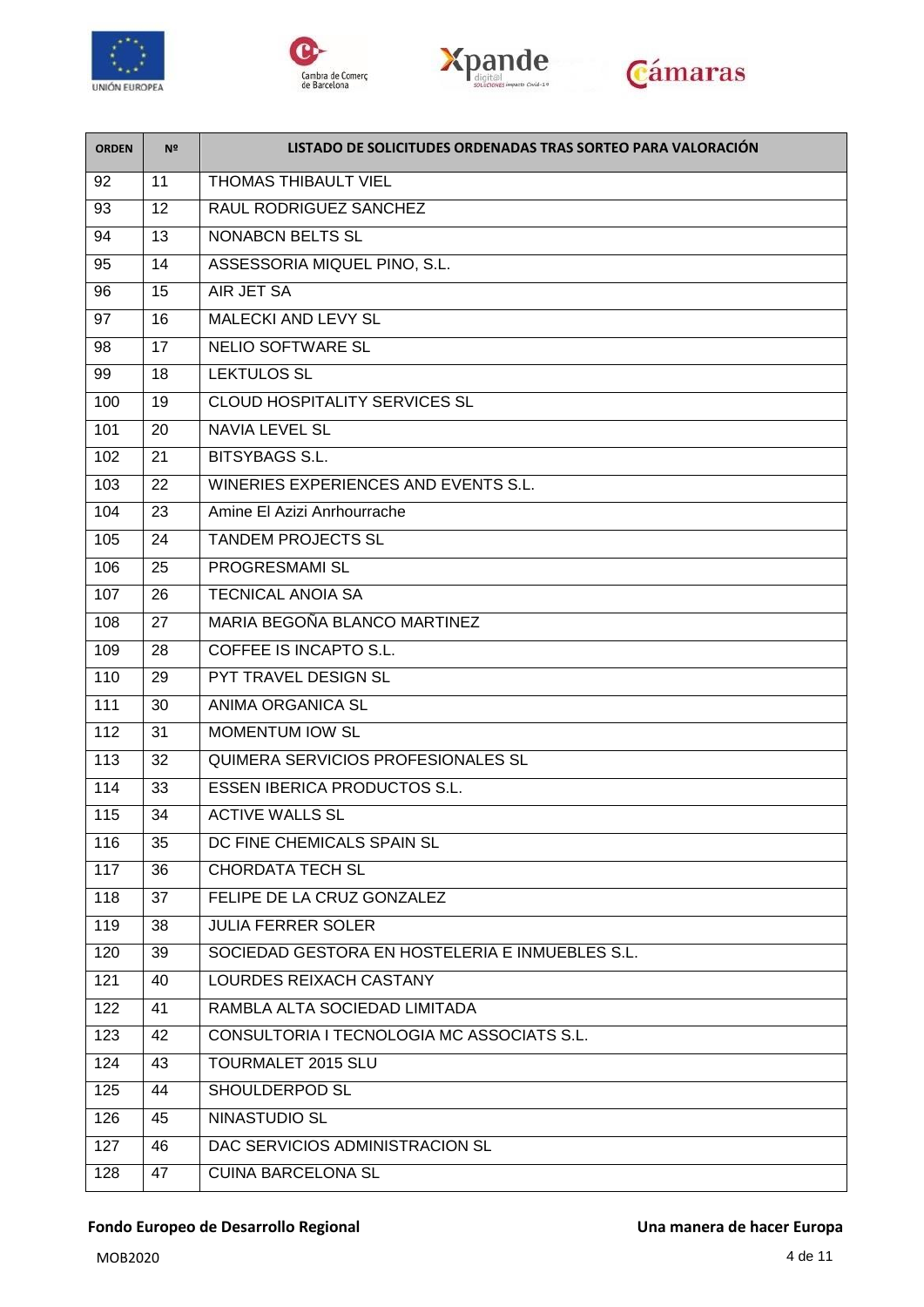







| <b>ORDEN</b> | Nº | LISTADO DE SOLICITUDES ORDENADAS TRAS SORTEO PARA VALORACIÓN |
|--------------|----|--------------------------------------------------------------|
| 129          | 48 | <b>FILINOX SA</b>                                            |
| 130          | 49 | MONTSERRAT OLIVEROS GONZALEZ                                 |
| 131          | 50 | NUEVO TALLER DE JOYERIA SL                                   |
| 132          | 51 | <b>TILBER SA</b>                                             |
| 133          | 52 | CHEF REINA S.L.                                              |
| 134          | 53 | CELLER CAL COSTAS S L                                        |
| 135          | 54 | SKIN DIGITAL VENTURES SL.                                    |
| 136          | 55 | <b>TECNOCUT SL</b>                                           |
| 137          | 56 | JAUME GIRO I GIRO SL                                         |
| 138          | 57 | <b>ONA PAGES NAVARRO</b>                                     |
| 139          | 58 | <b>LABORATORIO PLUSCOLOR SL</b>                              |
| 140          | 59 | ALYARA TECHNOLOGIES S.L.                                     |
| 141          | 60 | <b>OLGA DENGINA ZUBOVA</b>                                   |
| 142          | 61 | <b>SCOTT ALAN CLEVERDON</b>                                  |
| 143          | 62 | ANDREU OSO AYETE                                             |
| 144          | 63 | EDIT ONLINE MEDIA SL                                         |
| 145          | 64 | <b>ROVASI SL</b>                                             |
| 146          | 65 | <b>XEMIVICA DISTRIBUCIO S.L.</b>                             |
| 147          | 66 | <b>MONTAGEN &amp; KABELTECHNIK SL</b>                        |
| 148          | 67 | <b>GUAGONMA S.L.</b>                                         |
| 149          | 68 | ALOS IDEES SLL                                               |
| 150          | 69 | ANDREU GRIÑO CABECERAN                                       |
| 151          | 70 | Viajes Culturales Centro Europeo S.L.                        |
| 152          | 71 | SALUD E IMAGINACIÓN, SL                                      |
| 153          | 72 | <b>AREAVISUAL PROJECT SLU</b>                                |
| 154          | 73 | <b>OMAR MIGUEL MARTIN</b>                                    |
| 155          | 74 | ARTEC3BARCELONA SL                                           |
| 156          | 75 | IDIBAIX engineering, s.l.                                    |
| 157          | 76 | MAGNIFIC MOTIVATION, S.L.                                    |
| 158          | 77 | COLVA 2001 SL                                                |
| 159          | 78 | DEBBY MARIA ELISABETH GROOTEMAN                              |
| 160          | 79 | <b>UNISON ROUTES, S.L.</b>                                   |
| 161          | 80 | SONIA GRAU CONESA                                            |
| 162          | 81 | BIT GENOMA DIGITAL SOLUTIONS S.L.                            |
| 163          | 82 | <b>NEXXIUM CAPITAL S.L.</b>                                  |
| 164          | 83 | <b>UNIKS APP SL</b>                                          |
| 165          | 84 | TBI BIZZ MATCHES S.L.                                        |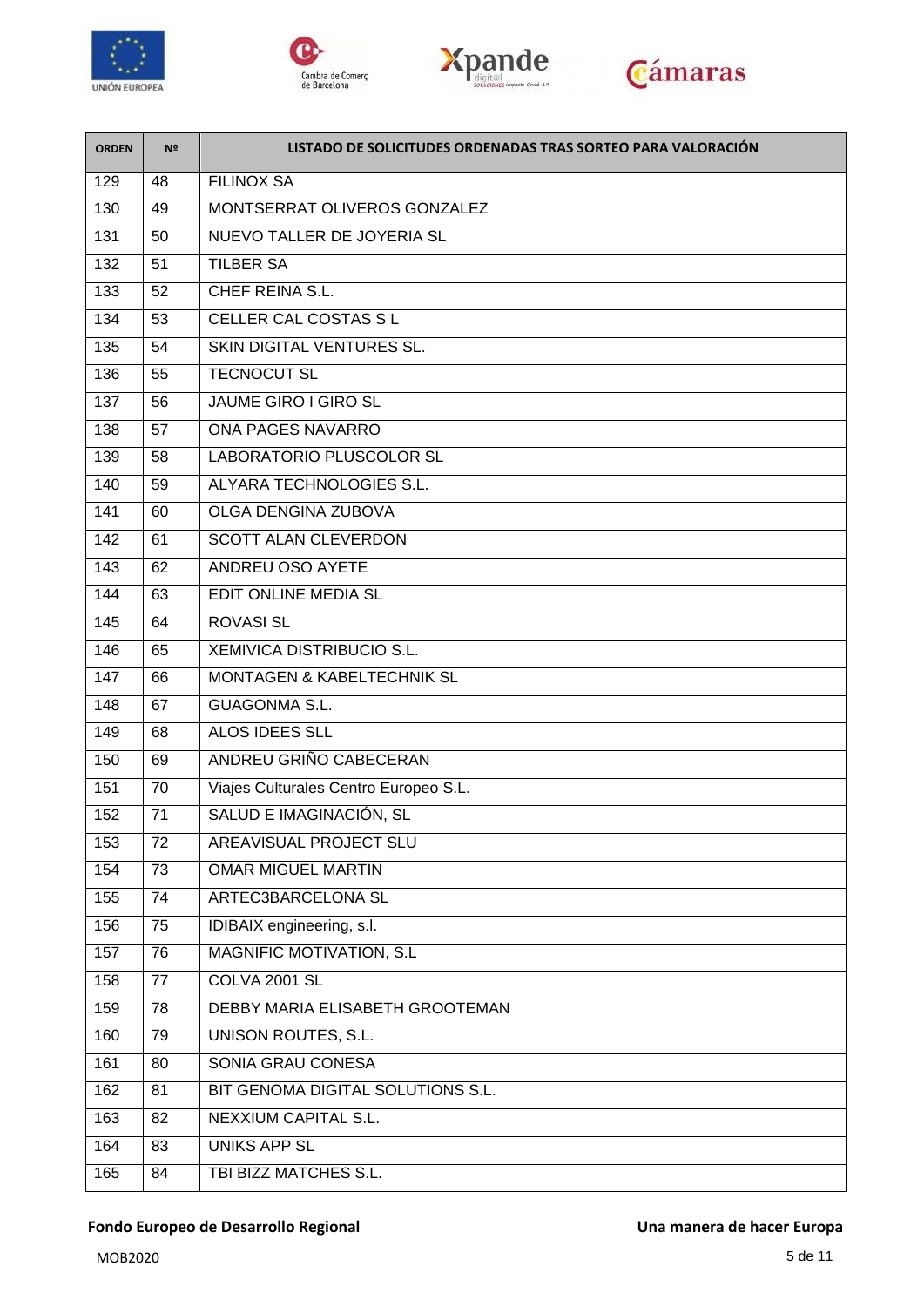

 $\overline{a}$ 







| <b>ORDEN</b> | Nº  | LISTADO DE SOLICITUDES ORDENADAS TRAS SORTEO PARA VALORACIÓN |
|--------------|-----|--------------------------------------------------------------|
| 166          | 85  | SONDA PRODUCTIONS SL                                         |
| 167          | 86  | <b>JOAN CARLES IGLESIAS SERRA</b>                            |
| 168          | 87  | LA FONDA DE CANTONI SL                                       |
| 169          | 88  | <b>GRUPO HOSTIENDA S.L</b>                                   |
| 170          | 89  | <b>INDUSTRIAS BARCEPAL SL</b>                                |
| 171          | 90  | ARTESTA STORE S.L.                                           |
| 172          | 91  | DIVERSITY APPS, S.L.                                         |
| 173          | 92  | PLATJA D'ARNAFONA SL                                         |
| 174          | 93  | <b>CUABAR BARCELONA SL</b>                                   |
| 175          | 94  | <b>OENTOURS SL</b>                                           |
| 176          | 95  | <b>COVACALELLA SL</b>                                        |
| 177          | 96  | <b>VALOM SL</b>                                              |
| 178          | 97  | <b>SUSAN STELA SA</b>                                        |
| 179          | 98  | BEGOÑA LOPEZ CORBERO                                         |
| 180          | 99  | BARANGE-BRUN, S.L                                            |
| 181          | 100 | COMPANYIA CERVESERA DEL MONTSENY S.L.                        |
| 182          | 101 | <b>VIATGES TERMETOURS SLU</b>                                |
| 183          | 102 | CENTROMEDIACIONBARCELONA SL                                  |
| 184          | 103 | TARPUNA, SCCL                                                |
| 185          | 104 | RECAREDO MATA CASANOVAS SA                                   |
| 186          | 105 | ESTUDI CARMEL AUDIOVISUALS SL                                |
| 187          | 106 | <b>SUPERTRONIC SA</b>                                        |
| 188          | 107 | MAPRIPSA EUROPE SA                                           |
| 189          | 108 | <b>INSERCOOP SCCL</b>                                        |
| 190          | 109 | DYNAMOI ENTERTAINMENTS, SL                                   |
| 191          | 110 | <b>ECOENERGY DIRECT SL</b>                                   |
| 192          | 111 | <b>GIROPREVEN SL</b>                                         |
| 193          | 112 | CONFECCIONES GARI GIMENO, S.L.                               |
| 194          | 113 | <b>MISUI JEWELERS SL</b>                                     |
| 195          | 114 | <b>COMBAKETT SL</b>                                          |
| 196          | 115 | EUZOO SL                                                     |
| 197          | 116 | <b>QUALITY BLENDS SL</b>                                     |
| 198          | 117 | <b>NJOY FAMILY SERVICES S.L.</b>                             |
| 199          | 118 | <b>IMPETUX OPTICS SL</b>                                     |
| 200          | 119 | <b>VILANOVA PARK S.A.</b>                                    |
| 201          | 120 | DEPOSITO DENTAL PLUS SL                                      |
| 202          | 121 | CONSTRUCCIONES METALICAS JOSE BARBERAN SA                    |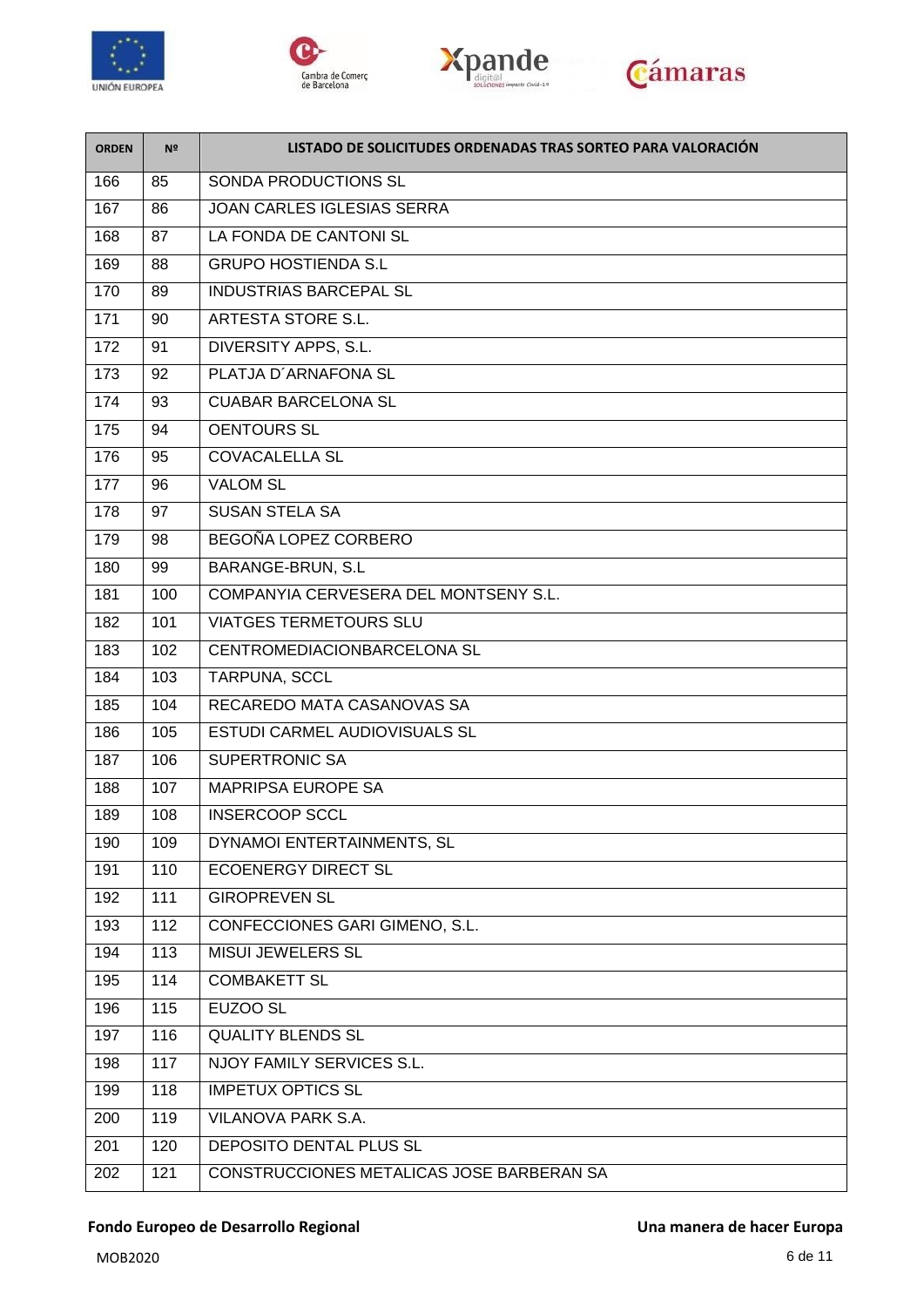

 $\overline{a}$ 







| <b>ORDEN</b> | Nº  | LISTADO DE SOLICITUDES ORDENADAS TRAS SORTEO PARA VALORACIÓN |
|--------------|-----|--------------------------------------------------------------|
| 203          | 122 | DRIVING EVENTS LOGISTICS SL                                  |
| 204          | 123 | DRIVING EVENTS SLU                                           |
| 205          | 124 | HILL PLANET S.L.                                             |
| 206          | 125 | <b>BERNHER SAU</b>                                           |
| 207          | 126 | <b>GRUPO NS BARCELONA SL</b>                                 |
| 208          | 127 | SILVER SANZ SA                                               |
| 209          | 128 | <b>NIRBAK ELECTRONIC SL</b>                                  |
| 210          | 129 | CHR LEGAL 2015 SLP                                           |
| 211          | 130 | <b>RITA TRIP S.L.</b>                                        |
| 212          | 131 | HORUS TU ASESORIA & GESTORIA S.L.                            |
| 213          | 132 | STRESS & ADRENALINA SLU                                      |
| 214          | 133 | LAURA JULIANA RODRIGUEZ PEÑA                                 |
| 215          | 134 | CAFF, S.L.                                                   |
| 216          | 135 | SWAP FAMILY S.L.                                             |
| 217          | 136 | <b>ARTYPLAN SL</b>                                           |
| 218          | 137 | <b>GRAFIQUES FERPALA SL</b>                                  |
| 219          | 138 | <b>VIATGES INDIC 2 SL</b>                                    |
| 220          | 139 | ABACO DISSENY FLORAL, S.L.                                   |
| 221          | 140 | <b>CHARLOTTE JAYNE GREEN</b>                                 |
| 222          | 141 | <b>CARLOS FABIAN SANCHIS</b>                                 |
| 223          | 142 | FAT SOLUCIONES DE CORTE SL                                   |
| 224          | 143 | MELANIA QUESADA FERNANDEZ                                    |
| 225          | 144 | UNITED SOFTWARE FACTORY IBERIA SL                            |
| 226          | 145 | ROGER FIGUEROLA BUSQUETS                                     |
| 227          | 146 | <b>ARCASA &amp; APETITO SL</b>                               |
| 228          | 147 | <b>KAPTIVA SPORTS SL</b>                                     |
| 229          | 148 | <b>ADRIAN INFANTE SEGOVIA</b>                                |
| 230          | 149 | <b>BALLARA SL</b>                                            |
| 231          | 150 | KREATLABS SOLUTIONS, S.L.                                    |
| 232          | 151 | NOVASONIX TECHNOLOGY SL                                      |
| 233          | 152 | SOCIEDAD ANONIMA COTTET                                      |
| 234          | 153 | AYC CREACIONS 2018 S.L.                                      |
| 235          | 154 | CATWINES SELECCIO SL                                         |
| 236          | 155 | CLICKEMPLEO S.L.                                             |
| 237          | 156 | <b>AMALIA FAROUSSI</b>                                       |
| 238          | 157 | CASA RIERA ORDEIX DE VIC S.L.                                |
| 239          | 158 | <b>BRANDYOURSHOES SL</b>                                     |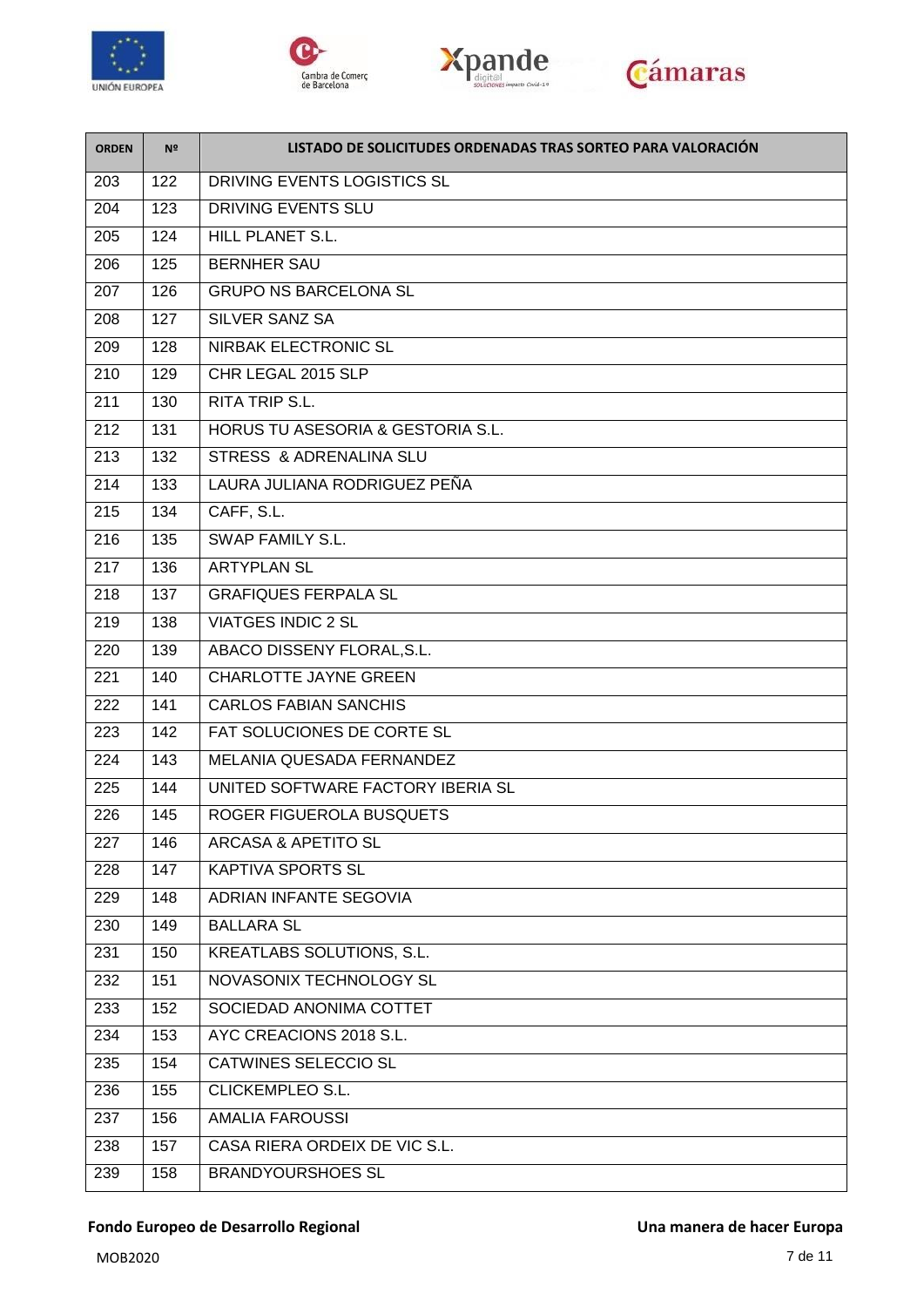







| <b>ORDEN</b> | Nº  | LISTADO DE SOLICITUDES ORDENADAS TRAS SORTEO PARA VALORACIÓN |
|--------------|-----|--------------------------------------------------------------|
| 240          | 159 | <b>MARC GRIVE AGUSTI</b>                                     |
| 241          | 160 | <b>MECBA SA</b>                                              |
| 242          | 161 | SOLRAC COATINGS SL                                           |
| 243          | 162 | TRONCO DEL BOSQUE SL                                         |
| 244          | 163 | <b>RIBES Y CASALS SA</b>                                     |
| 245          | 164 | <b>LUGARIS APARTMENTS SL</b>                                 |
| 246          | 165 | NORDLOGWAY SL                                                |
| 247          | 166 | Laguarda Joiers SL                                           |
| 248          | 167 | <b>JOSE CORBETO LLEDO</b>                                    |
| 249          | 168 | <b>BERNEDA SAU</b>                                           |
| 250          | 169 | <b>V&amp;V STROKERS BCN SL</b>                               |
| 251          | 170 | CADEPA GLOBAL PACKAGING SL                                   |
| 252          | 171 | Garage51 Entertainment S.L.                                  |
| 253          | 172 | FRANCESC RIBERA, LLITS I LLEURE S.L.                         |
| 254          | 173 | DISCMEDI, S.A.                                               |
| 255          | 174 | PRODUCTES DEL MOIANES SL                                     |
| 256          | 175 | NOVA CETEB S.L.                                              |
| 257          | 176 | <b>AGENCIA NORD SL</b>                                       |
| 258          | 177 | <b>ECOMETHICS S.L.</b>                                       |
| 259          | 178 | FACILITY MANAGEMENT PARA INFRAESTRUCTURAS CRITICAS SL        |
| 260          | 179 | FULL BGM 2002 CORREDURIA D'ASSEGURANCES, S.L.                |
| 261          | 180 | STAR TEXTIL, SA                                              |
| 262          | 181 | JYJSOY, SL                                                   |
| 263          | 182 | <b>CONTROL DE CAMBIOS SL</b>                                 |
| 264          | 183 | <b>UDON FRANCHISING SL</b>                                   |
| 265          | 184 | FRANCESC PALAU ESTEVE                                        |
| 266          | 185 | OSCAR RODRIGUEZ BESTEIRO                                     |
| 267          | 186 | EKATERINA BACHURINA                                          |
| 268          | 187 | SERRANO I PEDROL ASSOCIATS SL                                |
| 269          | 188 | <b>EXCLUSIVAS GRAU SL</b>                                    |
| 270          | 189 | LA PATENTE BARCELONA SL                                      |
| 271          | 190 | SUSTEC OUTSOURCING SL                                        |
| 272          | 191 | CARLOS GARRIDO CASTAÑO                                       |
| 273          | 192 | <b>GLOWMAKER S.L.</b>                                        |
| 274          | 193 | <b>CATERING ARCASA SL</b>                                    |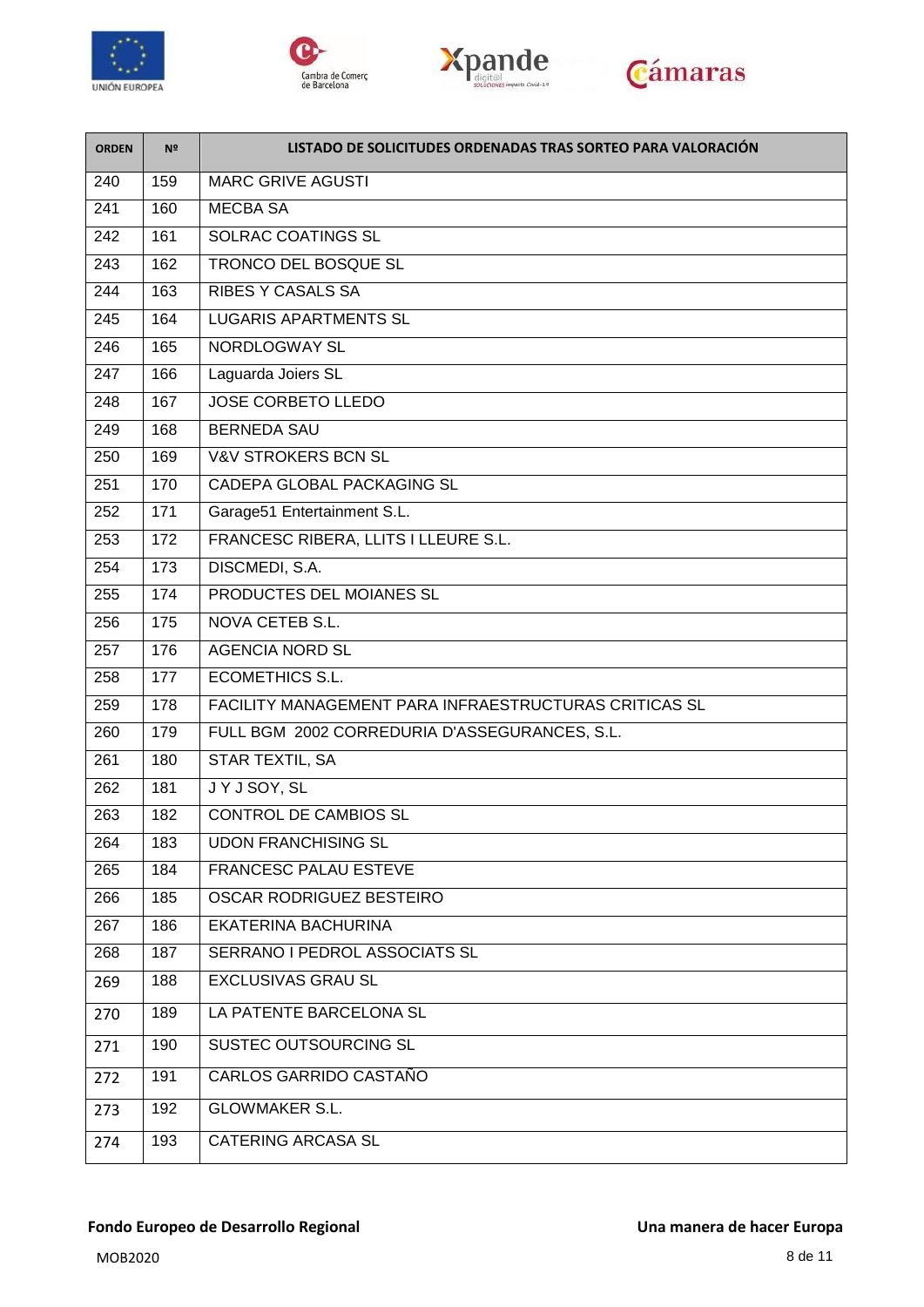

 $\overline{a}$ 







| <b>ORDEN</b> | Nº  | LISTADO DE SOLICITUDES ORDENADAS TRAS SORTEO PARA VALORACIÓN |
|--------------|-----|--------------------------------------------------------------|
| 275          | 194 | ELENA IVANOVA                                                |
| 276          | 195 | NOELIA RIVAS RIDRUEJO                                        |
| 277          | 196 | <b>JULIEN FLORENT MALMONT</b>                                |
| 278          | 197 | OZONOAPPS, S.L.                                              |
| 279          | 198 | ROBERTO ANDRES SAAVEDRA FERNANDEZ                            |
| 280          | 199 | NAUTALABS SERVICES SL                                        |
| 281          | 200 | <b>WOONEST SPAIN SL</b>                                      |
| 282          | 201 | <b>JOSE MIGUEL FORTIS QUIÑOS</b>                             |
| 283          | 202 | <b>BARCELONA ANIMACIO SL</b>                                 |
| 284          | 203 | <b>CORRIE BAIN CATRINA</b>                                   |
| 285          | 204 | ESTUDI FINANCER GS CAPITAL S.L.                              |
| 286          | 205 | 1 HOUR EXPERTS S.L.                                          |
| 287          | 206 | <b>GESTIONS I SERVEIS DOGAR SL</b>                           |
| 288          | 207 | COMTELIA CONSULTING GROUP SL                                 |
| 289          | 208 | <b>MARTIN TORRES MATA</b>                                    |
| 290          | 209 | MERCAT INMOBILIARI CATALA SL                                 |
| 291          | 210 | MARCIA PAOLA RODRIGUEZ BRICEÑO                               |
| 292          | 211 | <b>COMGRAFIC SA</b>                                          |
| 293          | 212 | <b>JORGE MAGEM RAURELL</b>                                   |
| 294          | 213 | SIVERUS S.L.                                                 |
| 295          | 214 | MASIA CAN RODA VINYES I VINS SL                              |
| 296          | 215 | TALENT UP SOURCING S.L.                                      |
| 297          | 216 | EFICIENCIA Y TECNOLOGIA SA                                   |
| 298          | 217 | <b>VIAJES ALEMANY SA</b>                                     |
| 299          | 218 | ROGER JAUME BRUMWELL GUILERA                                 |
| 300          | 219 | INDUSTRIA GRAFICA FERRER COLL SL                             |
| 301          | 220 | KANGURA PORTABEBES SL                                        |
| 302          | 221 | PIJAMA CREATIVE PRODUCTION STUDIO SL                         |
| 303          | 222 | NOVASONIX BEAUTY&SPORT S.L.                                  |
| 304          | 223 | JOAN MARC ORTIZ RADIO                                        |
| 305          | 224 | COMPAÑIA INDUSTRIAL REMOLQUES SL                             |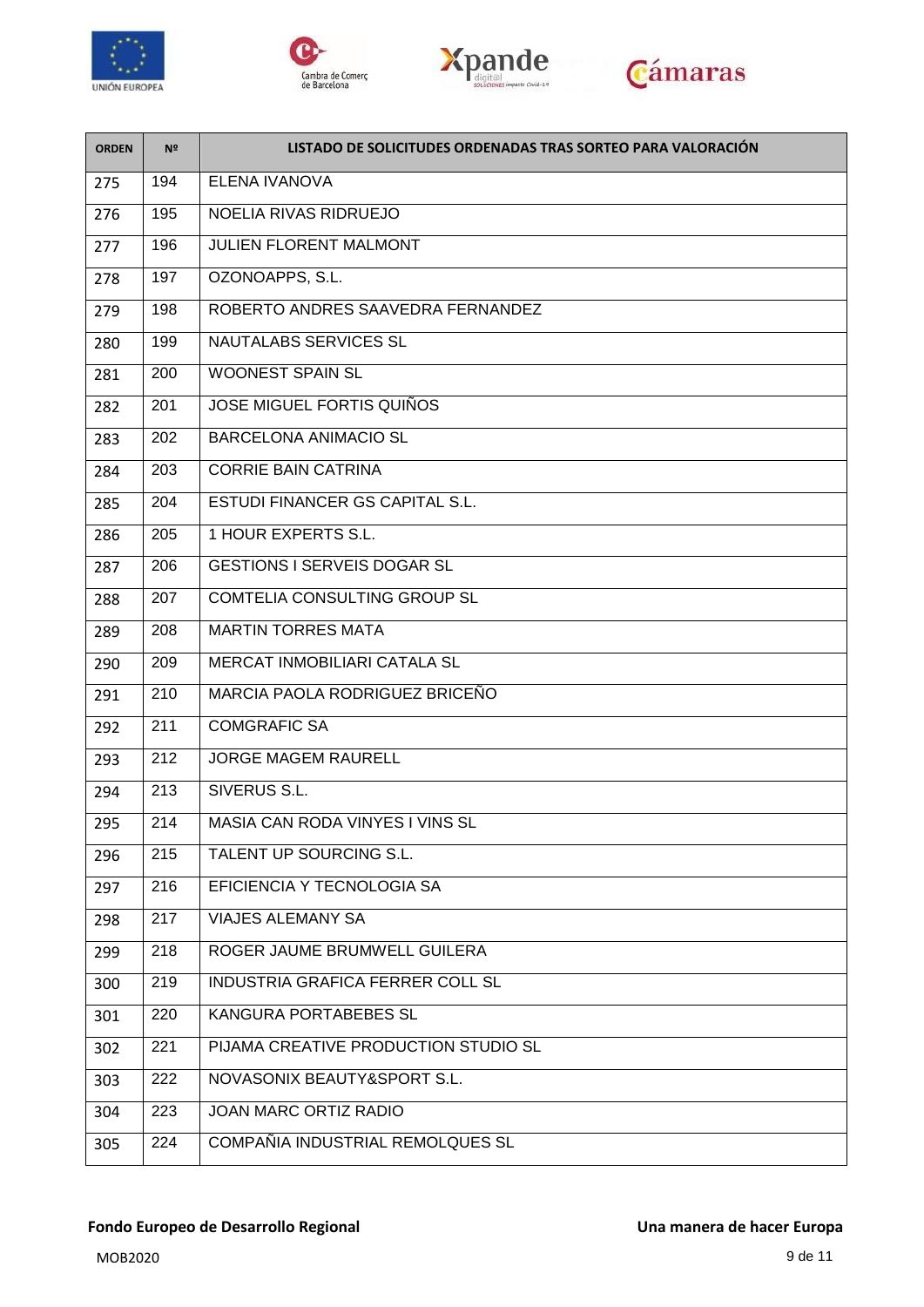







| <b>ORDEN</b> | Nº  | LISTADO DE SOLICITUDES ORDENADAS TRAS SORTEO PARA VALORACIÓN |
|--------------|-----|--------------------------------------------------------------|
| 306          | 225 | <b>BAMBOO ACADEMY S.L.</b>                                   |
| 307          | 226 | <b>EVENTO EMPRESA BCN SL</b>                                 |
| 308          | 227 | <b>CENTRAL BAR SA</b>                                        |
| 309          | 228 | <b>SADEVE SA</b>                                             |
| 310          | 229 | <b>GESTIHOTELS ALEGRIA SL</b>                                |
| 311          | 230 | <b>JORDI FELIU SALRACH</b>                                   |
| 312          | 231 | SABANA LABS S.L.                                             |
| 313          | 232 | STEKNOS GLOBAL SOLUTIONS S.L.                                |
| 314          | 233 | SKINANDSOUL S.L.                                             |
| 315          | 234 | DATALI GROUP S.L.                                            |
| 316          | 235 | SHOTL TRANSPORTATION SL                                      |
| 317          | 236 | <b>BODEGAS PUIGGROS SL</b>                                   |
| 318          | 237 | <b>LABORATORIOS EURISKO SL</b>                               |
| 319          | 238 | ECOPLASTIC DESIGN S.L.                                       |
| 320          | 239 | <b>ROVIRA CB</b>                                             |
| 321          | 240 | Findjob, S.L                                                 |
| 322          | 241 | <b>LINKIA TALENTIA SL</b>                                    |
| 323          | 242 | PENGUIN VILA S.L.                                            |
| 324          | 243 | <b>NODES ECOM GROUP SL</b>                                   |
| 325          | 244 | PELABERN SL                                                  |
| 326          | 245 | <b>RESTA CLASSIC SL</b>                                      |
| 327          | 246 | SILVIA VIÑARTA CUSI                                          |
| 328          | 247 | MAITENA IBERICA S.L.                                         |
| 329          | 248 | <b>LAURA DE BONIS FREIXES</b>                                |
| 330          | 249 | PRENSOLAND SA                                                |
| 331          | 250 | CARMEN BLAZQUEZ CAMPOS                                       |
| 332          | 251 | <b>CONSTRUGESTIO KARTUK SL</b>                               |
| 333          | 252 | <b>MON REHABILITACIO SL</b>                                  |
| 334          | 253 | ALDAY CASTELLBISBAL, S.L.                                    |
| 335          | 254 | <b>COMTEC QUALITY SA</b>                                     |
| 336          | 255 | <b>AUTOCARS CALELLA SL</b>                                   |
|              |     |                                                              |